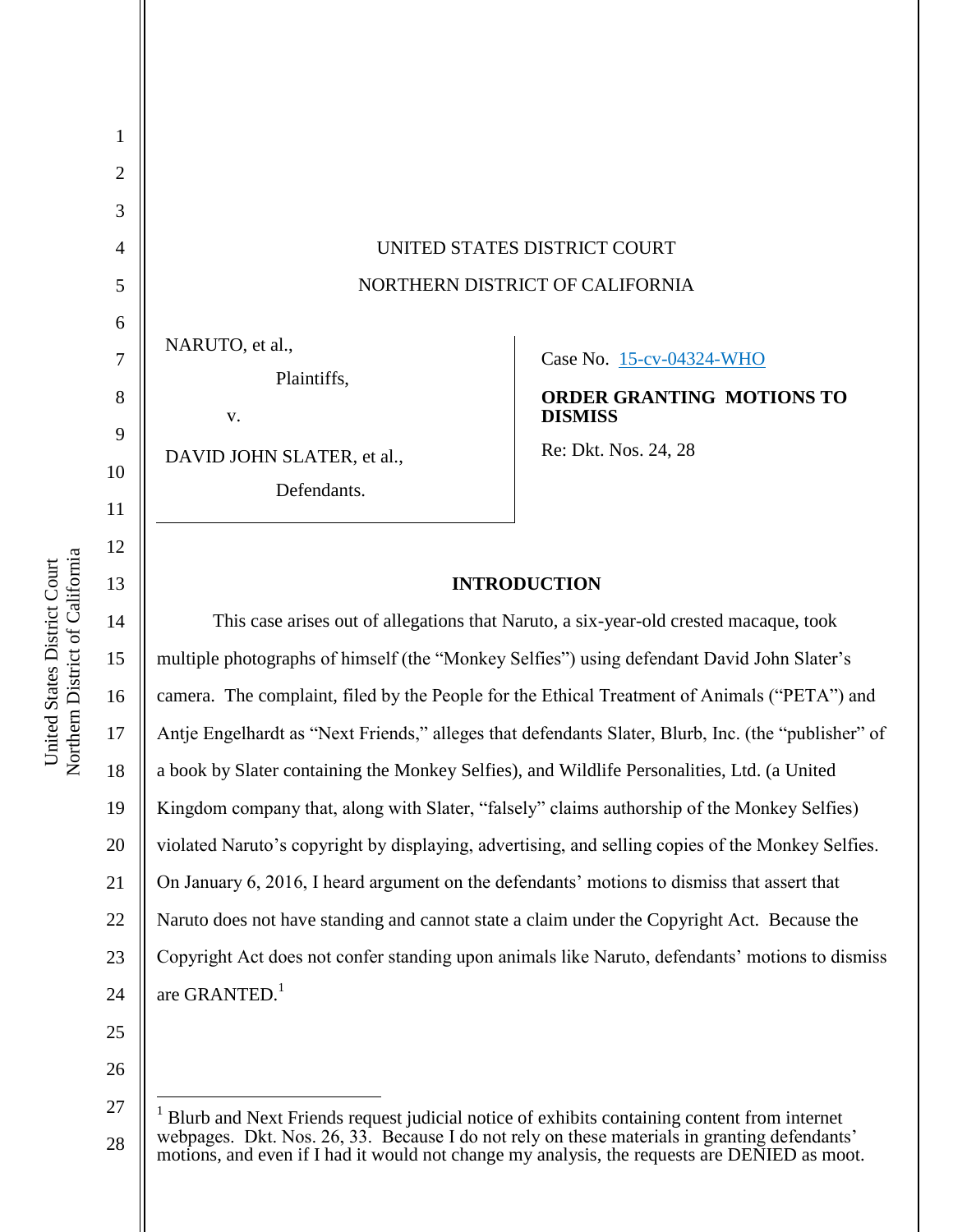2 3 4

5

6

7

8

9

10

11

12

13

14

15

16

17

18

19

20

21

22

23

24

1

## **BACKGROUND**

I accept the allegations in the complaint as true for purposes of the motions to dismiss. Naruto is a six-year old crested macaque who lives in a reserve on the island of Sulawesi, Indonesia. Compl.  $\P$  14 [Dkt. No. 1]. He is "highly intelligent" and possesses "grasping hands and opposable thumbs with the ability to move his fingers independently." *Id*. ¶¶ 25, 27. Because the reservation where he lives is immediately adjacent to a human village, Naruto has encountered tourists and photographers throughout his life. *Id*. ¶¶ 28, 29. He was "accustomed to seeing cameras, observing cameras being handled by humans, hearing camera mechanisms being operated, and experienced cameras being used by humans without danger or harm to him and his community." *Id*. at ¶ 30. "On information and belief, Naruto authored the Monkey Selfies sometime in or around 2011" by "independent, autonomous action" in examining and manipulating Slater's unattended camera and "purposely pushing" the shutter release multiple times, "understanding the cause-and-effect relationship between pressing the shutter release, the noise of the shutter, and the change to his reflection in the camera lens." *Id*. ¶¶ 31, 33.

The Next Friends allege that Slater has repeatedly infringed on Naruto's copyright on the Monkey Selfies by "falsely claiming to be the photographs' authors and by selling copies of the images" for profit. *Id*. ¶35. They claim that defendants have violated sections 106 and 501 of the Copyright Act of 1976, by displaying, advertising, reproducing, distributing, offering for sale, and selling copies of the Monkey Selfies. *Id*. ¶¶ 43, 44. They allege that Naruto is entitled to defendants' profits from the infringement and seek to permanently enjoin defendants from copying, licensing, or "otherwise exploiting" the Monkey Selfies and to permit Next Friends to "administer and protect" Naruto's authorship of and copyright in the Monkey Selfies. *Id*. at p. 9- 10.

## **LEGAL STANDARD**

25 26 27 28 To survive a motion under either Federal Rule of Civil Procedure 12(b)(1) or 12(b)(6), the plaintiff must allege "enough facts to state a claim to relief that is plausible on its face." *Bell Atl. Corp. v. Twombly*, 550 U.S. 544, 556 (2007). A claim is facially plausible when the plaintiff pleads facts that "allow the court to draw the reasonable inference that the defendant is liable for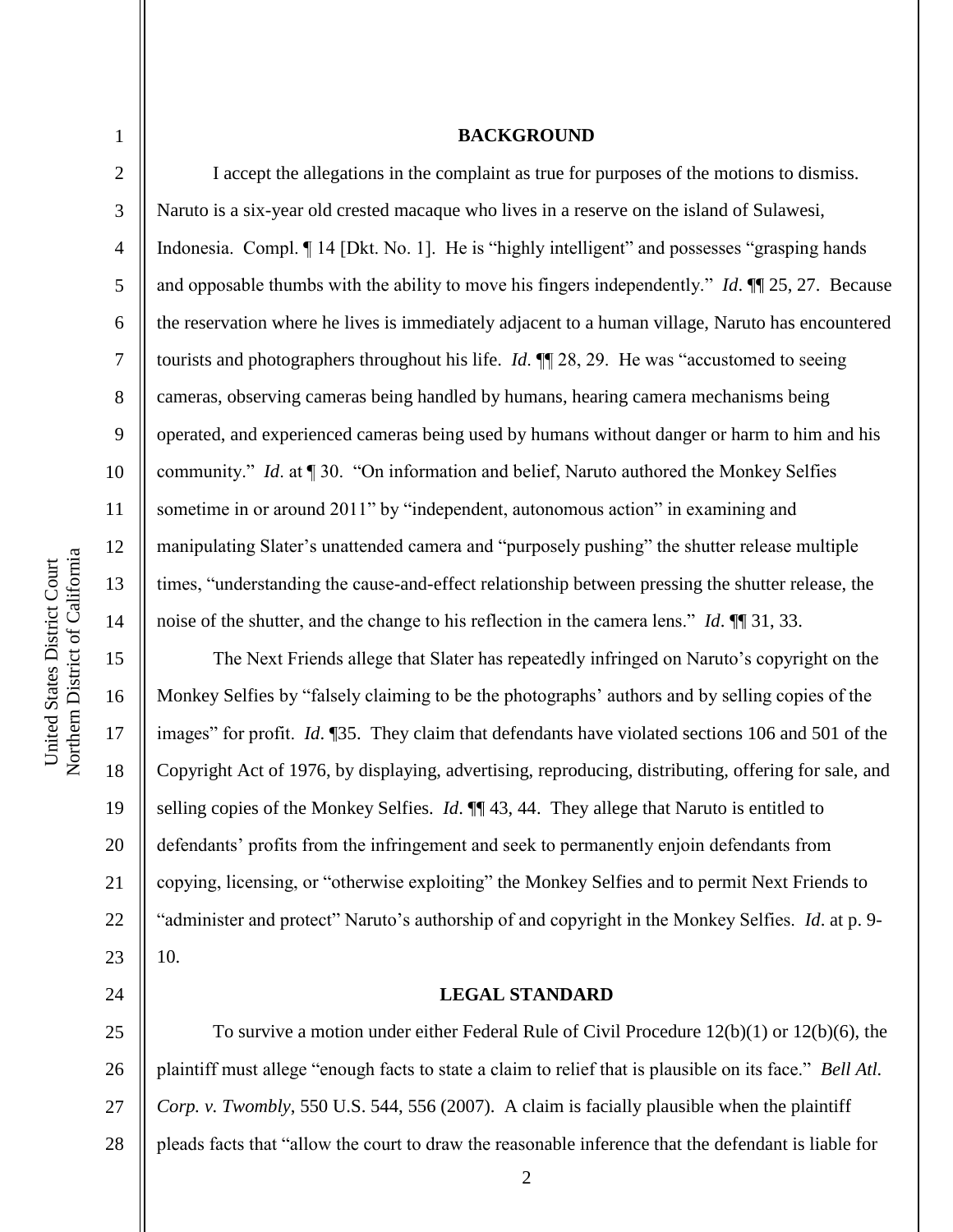1

2

3

4

5

6

7

8

9

10

11

12

13

14

15

17

18

19

21

22

23

25

the misconduct alleged." *Ashcroft v. Iqbal*, 556 U.S. 662, 678 (2009) (citation omitted). There must be "more than a sheer possibility that a defendant has acted unlawfully." *Id.* While courts do not require "heightened fact pleading of specifics," a plaintiff must allege facts sufficient to "raise a right to relief above the speculative level." *Twombly*, 550 U.S. at 555, 570.

In deciding whether the plaintiff has stated a claim upon which relief can be granted, the Court accepts the plaintiff's allegations as true and draws all reasonable inferences in favor of the plaintiff. *See Usher v. City of Los Angeles*, 828 F.2d 556, 561 (9th Cir. 1987). However, the court is not required to accept as true "allegations that are merely conclusory, unwarranted deductions of fact, or unreasonable inferences." *In re Gilead Scis. Sec. Litig.*, 536 F.3d 1049, 1055 (9th Cir. 2008). If the court dismisses the complaint, it "should grant leave to amend even if no request to amend the pleading was made, unless it determines that the pleading could not possibly be cured by the allegation of other facts." *Lopez v. Smith*, 203 F.3d 1122, 1127 (9th Cir. 2000).

## **DISCUSSION**

16 20 24 26 Defendants argue the complaint should be dismissed for lack of standing under Article III and the Copyright Act of 1976. Slater Mot. at 2-3 [Dkt. No. 28]; Blurb Mot. at 4-5 [Dkt. No. 24]. To demonstrate standing under Article III's case or controversy requirement, a plaintiff must show that: (i) it has suffered an "injury in fact" that is (a) concrete and particularized and (b) actual or imminent, not conjectural or hypothetical; (ii) the injury is "fairly traceable" to the challenged action of the defendants; and (iii) a favorable decision will be likely to redress the injury. *Friends of the Earth, Inc. v. Laidlaw Env't Services (TOC), Inc.*, 528 U.S. 167, 180-81 (2000); *see also Lujan v. Defenders of Wildlife*, 504 U.S. 555, 560-61 (1992). The Ninth Circuit has stated that Article III "does not compel the conclusion that a statutorily authorized suit in the name of an animal is not a 'case or controversy.'" *Cetacean Cmty. v. Bush*, 386 F.3d 1169, 1175 (9th Cir. 2004). I need not discuss Article III standing further, because regardless of whether Naruto fulfills the requirements of Article III, he must demonstrate standing under the Copyright Act for his claim to survive under Rule 12(b)(6).

27 28

A plaintiff seeking redress for a statutory violation must establish statutory standing. *Cetacean*, 386 F.3d at 1175; *Warth v. Seldin*, 422 U.S. 490, 500 (1975). "If a plaintiff has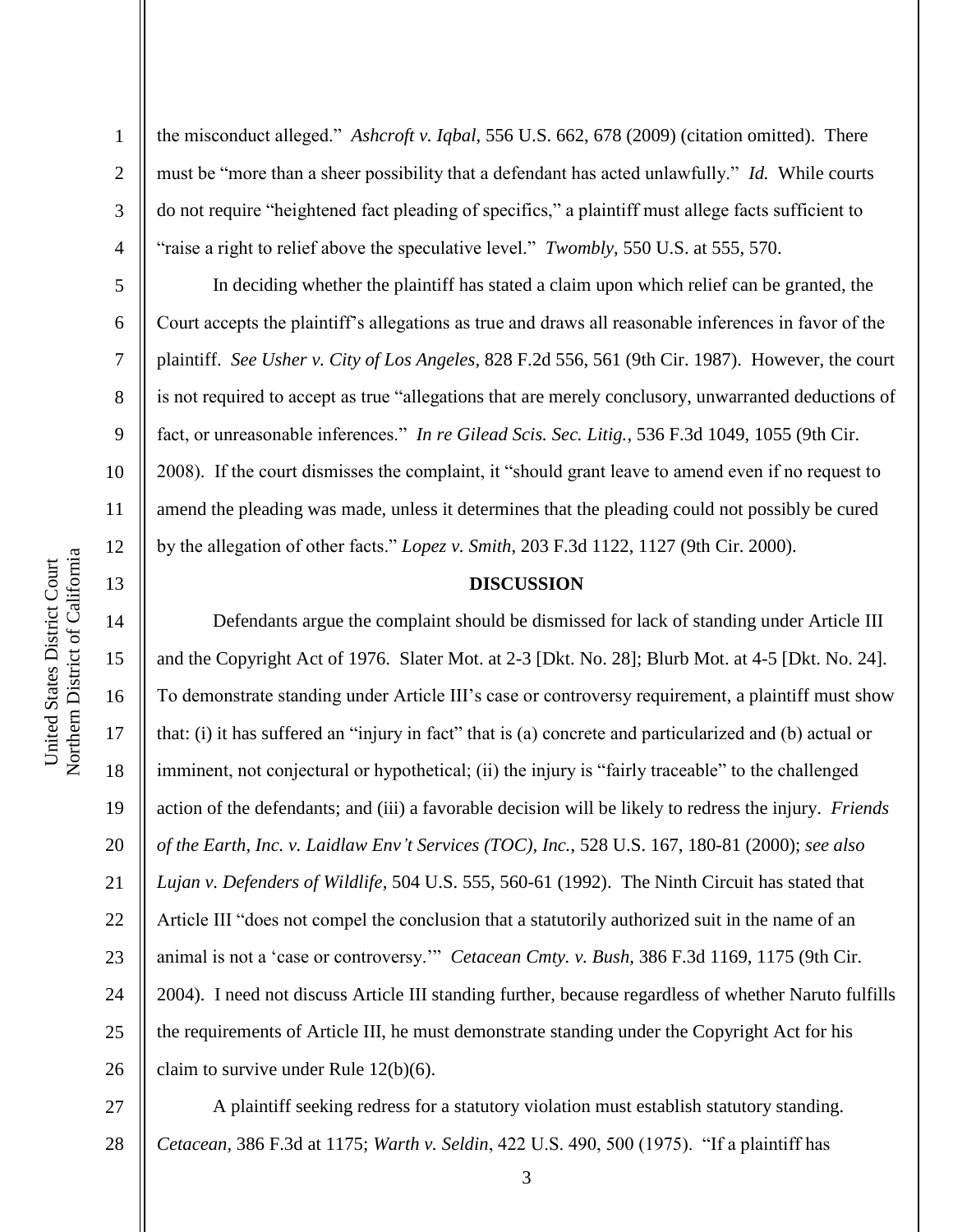Northern District of California Northern District of California United States District Court United States District Court

1

2

3

4

5

6

7

8

9

10

11

12

13

14

15

16

17

suffered sufficient injury to satisfy the jurisdictional requirement of Article III but Congress has not granted statutory standing, that plaintiff cannot state a claim upon which relief can be granted," and dismissal is appropriate. *Cetacean*, 386 F.3d at 1175. Statutory standing exists "when a particular plaintiff has been granted a right to sue by the specific statute under which he or she brings suit." *Id.* (internal citations and quotation marks omitted). Congress must "make its intentions clear before [the courts] will construe a statute to confer standing on a particular plaintiff." *Id.*

"[T]he starting point for interpreting a statute is the language of the statute itself." *Consumer Prod. Safety Comm'n v. GTE Sylvania, Inc.*, 447 U.S. 102, 108 (1980). The Copyright Act protects "original works of authorship fixed in any tangible medium of expression, now known or later developed, from which they can be perceived, reproduced, or otherwise communicated, either directly or with the aid of a machine or device." 17 U.S.C. § 102(a). The "fixing" of the work in the tangible medium of expression must be done "by or under the authority of the author." 17 U.S.C. § 101. The Copyright Act defines neither "works of authorship" nor "author." The Ninth Circuit has observed that the Act "purposefully left 'works of authorship' undefined to provide for some flexibility." *Garcia v. Google, Inc*., 786 F.3d 733, 741 (9th Cir. 2015).

18 19 20 21 22 23 Defendants argue that the Copyright Act confers no rights upon animals such as Naruto. Next Friends respond that the Act has "no definitional limitation." Opp. at 8 [Dkt. No. 31]. They contend that standing under the Copyright Act is available to anyone, including an animal, who creates an "original work of authorship." *Id*. at 5. They argue that they have sufficiently alleged that Naruto is the author of the Monkey Selfies and are not required to allege "anything else" to demonstrate his standing. *Id*. at 7.

24 25 26 27 28 I disagree with Next Friends and follow the rationale of *Cetacean*. In that case, the Cetacean Community (the "Cetaceans"), created by the "self-appointed attorney for all of the world's whales, porpoises, and dolphins," filed suit on behalf of the Cetaceans for violations of the Endangered Species Act, the Marine Mammal Protection Act, and the National Environmental Policy Act. 386 F.3d at 1171-72. Reviewing the district court's order granting dismissal, the

4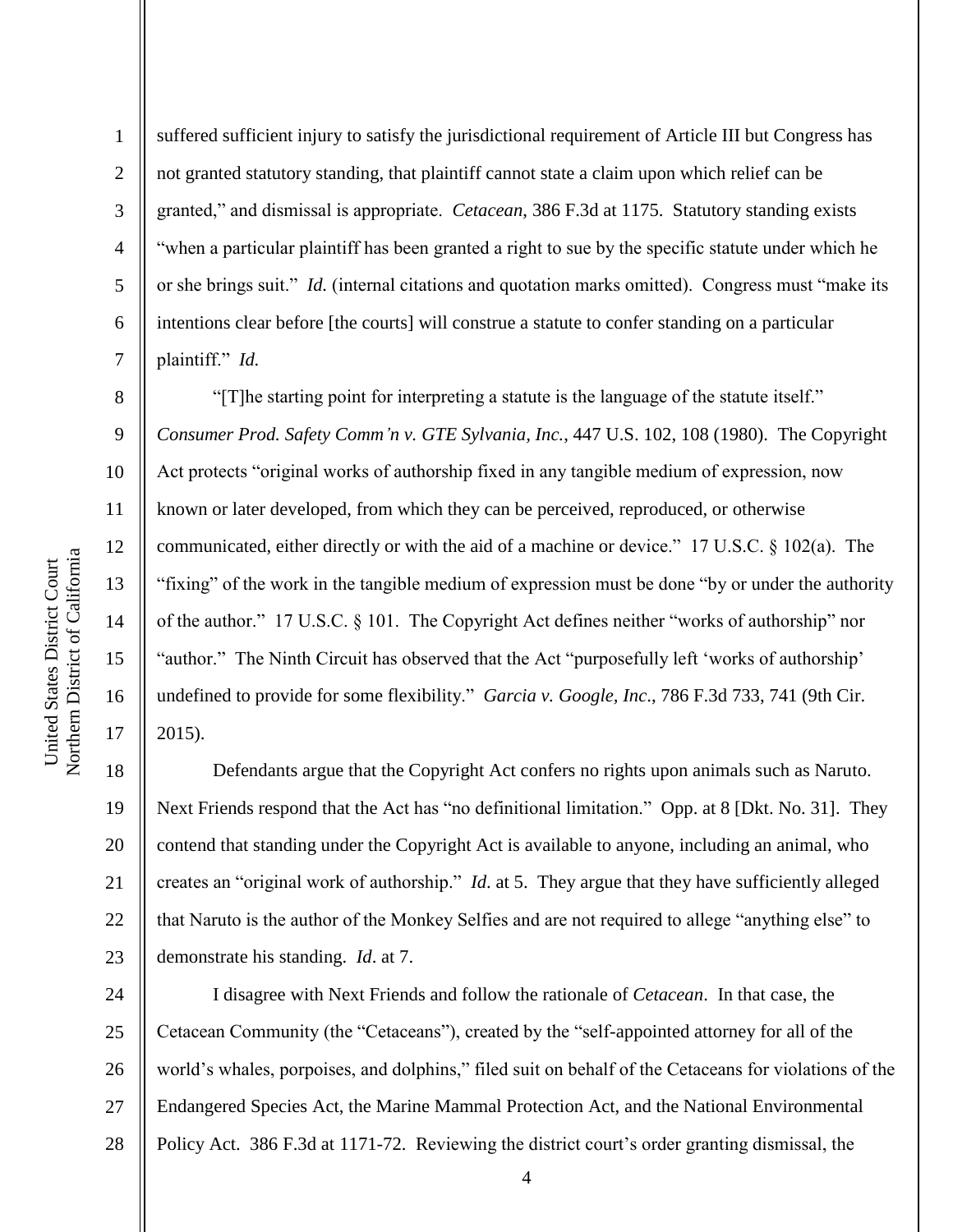1

2

3

4

5

Ninth Circuit examined the language of each statute to assess whether it evidenced congressional intent to confer standing on animals. None did. The court held that "if Congress and the President intended to take the extraordinary step of authorizing animals as well as people and legal entities to sue, they could, and should, have said so plainly." *Id*. at 1179 (internal quotation marks, citations, and modifications omitted). $^{2}$ 

6 7 8 9 10 11 12 13 14 15 16 17 18 19 20 21 Here, the Copyright Act does not "plainly" extend the concept of authorship or statutory standing to animals. To the contrary, there is no mention of animals anywhere in the Act. The Supreme Court and Ninth Circuit have repeatedly referred to "persons" or "human beings" when analyzing authorship under the Act. *See, e.g., Aalmuhammed v. Lee*, 202 F.3d 1227, 1234 (9th Cir. 2000) ("[A]n author superintends the work by exercising control. This will likely be a *person* who has actually formed the picture by putting the persons in position, and arranging the place where the people are to be.") (internal quotation marks, citations and modifications omitted) (emphasis added); *Urantia Foundation v. Maaherra*, 114 F.3d 955, 958 (9th Cir. 1997) ("For copyright purposes, however, a work is copyrightable if copyrightability is claimed by the first *human beings* who compiled, selected, coordinated, and arranged [the work].") (emphasis added); *Cmty. for Creative Non-Violence v. Reid*, 490 U.S. 730, 737 (1989) ("As a general rule, the author is the party who actually creates the work, that is the *person* who translates an idea in a fixed, tangible expression entitled to copyright protection.") (emphasis added). Despite Next Friends' assertion that declining to grant a monkey copyright to a photograph "would depart from wellestablished norms," Next Friends have not cited, and I have not found, a single case that expands the definition of authors to include animals. Opp. at 15.

22 23

24

 $\overline{a}$ 

25 26 27 2 Similarly, in *Tilikum ex rel. People for the Ethical Treatment of Animals, Inc. v. Sea World Parks & Entm't, Inc*., 842 F. Supp. 2d 1259, 1260-61 (S.D. Cal. 2012), PETA, acting as next friends for five orcas, brought an action against Sea World alleging that the orcas were being held in violation of the Thirteenth Amendment. Dismissing the case for lack of federal jurisdiction, the court held that the amendment's language was "clear, concise, and not subject to the vagaries of

28 conceptual interpretation" and as such "there is simply no basis to construe the Thirteenth Amendment as applying to non-humans." *Id.* at 1264.

Moreover, the Copyright Office agrees that works created by animals are not entitled to

copyright protection. It directly addressed the issue of human authorship in the Compendium of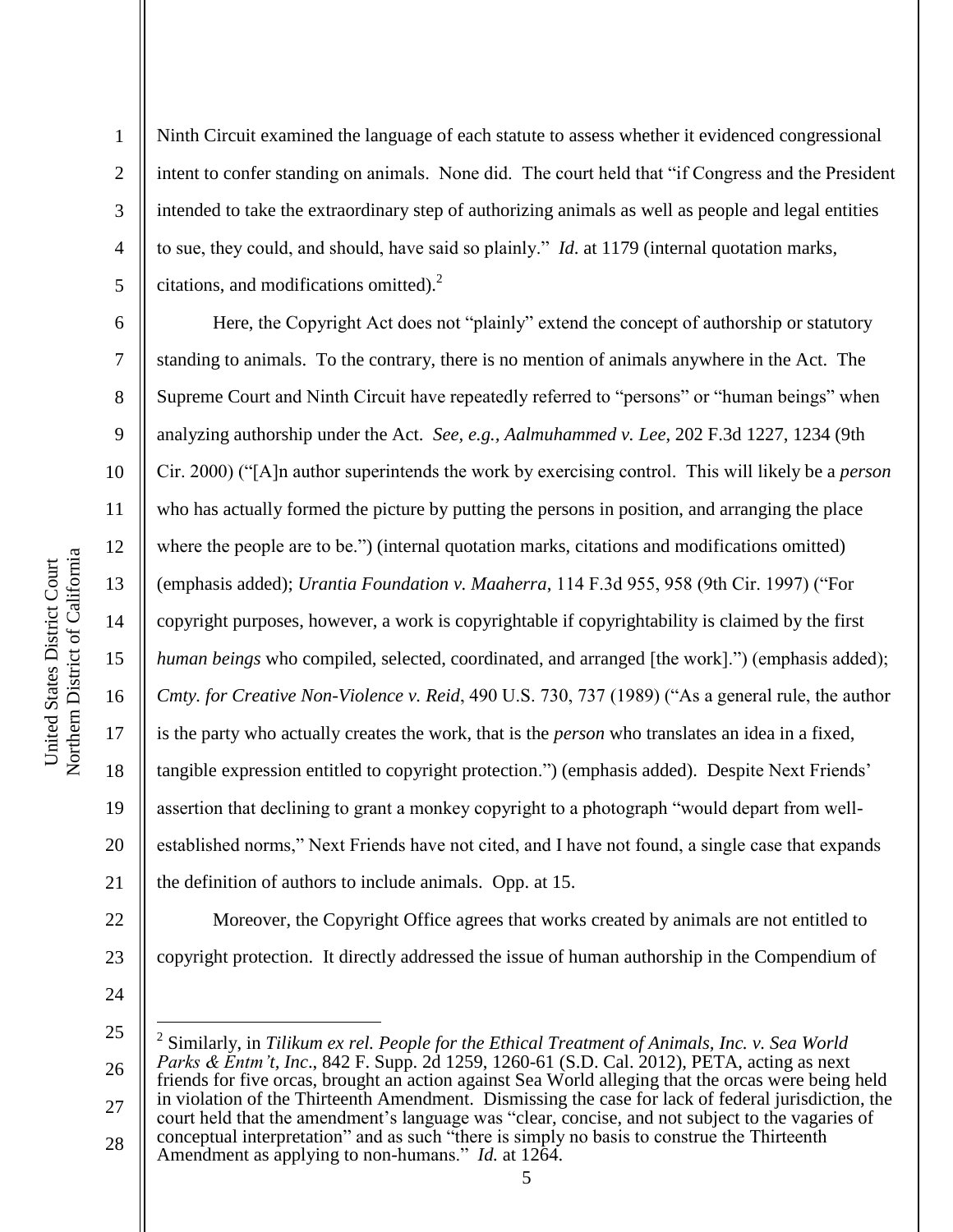1 2 3 4 5 6 7 8 9 10 11 12 13 14 15 U.S. Copyright Office Practices issued in December 2014 (the "Compendium"). "When interpreting the Copyright Act, [the courts] defer to the Copyright Office's interpretations in the appropriate circumstances." *Inhale, Inc. v. Starbuzz Tobacco, Inc*., 755 F.3d 1038, 1041 (9th Cir. 2014); *see also Garcia*, 786 F.3d at 741-42 (describing an expert opinion by the Copyright Office as reflecting a "body of experience and informed judgment to which courts and litigants may properly resort for guidance") (internal quotation marks and citations omitted). In section 306 of the Compendium, entitled "The Human Authorship Requirement," the Copyright Office relies on citations from *Trade-Mark Cases*, 101 U.S. 94 (1879) and *Burrow-Giles* to conclude that it "will register an original work of authorship, provided that the work was created by a human being." *Compendium of the U.S. Copyright Office Practices* § 306 (3d ed.). Similarly, in a section titled "Works That Lack Human Authorship," the Compendium states that, "[t]o qualify as a work of 'authorship' a work must be created by a human being. Works that do not satisfy this requirement are not copyrightable." *Id*. at § 313.2 (internal citations omitted). Specifically, the Copyright Office will not register works produced by "nature, animals, or plants" including, by specific example, a "photograph taken by a monkey." *Id*.<sup>3</sup>

16 17 18 19 20 21 22 Naruto is not an "author" within the meaning of the Copyright Act. Next Friends argue that this result is "antithetical" to the "tremendous [public] interest in animal art." Opp. at 12. Perhaps. But that is an argument that should be made to Congress and the President, not to me. The issue for me is whether Next Friends have demonstrated that the Copyright Act confers standing upon Naruto. In light of the plain language of the Copyright Act, past judicial interpretations of the Act's authorship requirement, and guidance from the Copyright Office, they have not.

23

24

<sup>25</sup> 26 27 28  $\overline{a}$  $3$  Next Friends argue that the opinion expressed in the Compendium should not apply, in part, because the Monkey Selfies are foreign created works and thus are not required to be registered. Opp. at 21. However, regardless of whether these particular photographs require registration, the Compendium provides guidance regarding the core, disputed question – whether authorship under the Copyright Act contemplates works created by animals. Therefore, I rely on the Compendium as an additional basis for my analysis to the extent that its interpretation has the "power to persuade." *Inhale, Inc*., 755 F.3d at 1042.